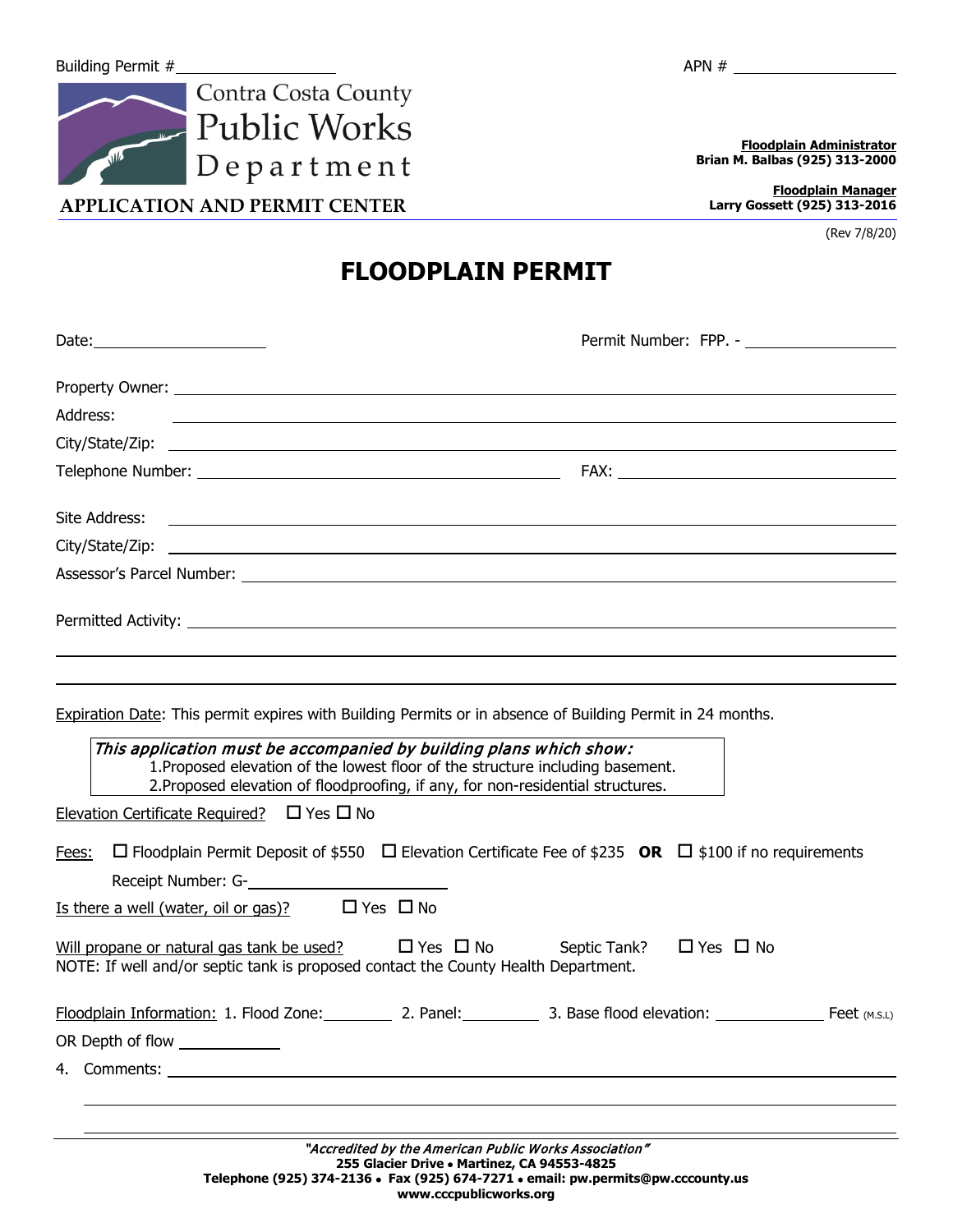Building Permit  $#$  APN  $#$ 

Conditions of Approval: (Read attached Flood Protection Standards carefully prior to start of work.)

- 1. Required minimum elevation of lowest floor: Feet M.S.L. OR
- 2. Required minimum elevation of lowest floor above highest adjacent grade: Feet OR
- 3. Required minimum elevation of flood proofing or flood resistant construction (for non-residential structures): Feet M.S.L./or height above highest adjacent grade.

The permittee agrees to save, indemnify and hold harmless the County of Contra Costa, its boards, officers, employees and agents from all liabilities imposed by law by reason of injury to or death of any person(s) or damage to property, including without limitation, liability for trespass, nuisance or inverse condemnation, which may arise out of the work covered by this permit, and does agree to defend the County, its officers, employees and agents against any claim or action asserting such liability.

Accepting this permit or starting any work hereunder shall constitute acceptance and agreement to all of the conditions and requirements of this permit and the ordinance and specifications authorizing issuance of such permit.

I have read, understand, and agree to abide by the instructions and conditions as stated above. I will ensure that all three certifications required below are completed by the proper Building Official.

|                                                                                                                                        | Date: $\frac{1}{\sqrt{1-\frac{1}{2}}}\frac{1}{\sqrt{1-\frac{1}{2}}}\frac{1}{\sqrt{1-\frac{1}{2}}}\frac{1}{\sqrt{1-\frac{1}{2}}}\frac{1}{\sqrt{1-\frac{1}{2}}}\frac{1}{\sqrt{1-\frac{1}{2}}}\frac{1}{\sqrt{1-\frac{1}{2}}}\frac{1}{\sqrt{1-\frac{1}{2}}}\frac{1}{\sqrt{1-\frac{1}{2}}}\frac{1}{\sqrt{1-\frac{1}{2}}}\frac{1}{\sqrt{1-\frac{1}{2}}}\frac{1}{\sqrt{1-\frac{1}{2}}}\frac{1}{\sqrt{1-\frac{1}{2}}}\frac{1}{\$ |  |
|----------------------------------------------------------------------------------------------------------------------------------------|--------------------------------------------------------------------------------------------------------------------------------------------------------------------------------------------------------------------------------------------------------------------------------------------------------------------------------------------------------------------------------------------------------------------------|--|
| <b>Printed Name:</b>                                                                                                                   |                                                                                                                                                                                                                                                                                                                                                                                                                          |  |
| Address:                                                                                                                               |                                                                                                                                                                                                                                                                                                                                                                                                                          |  |
| City/State/Zip:                                                                                                                        |                                                                                                                                                                                                                                                                                                                                                                                                                          |  |
| For: Brian M. Balbas, Public Works Director, Floodplain Administrator, County of Contra Costa                                          |                                                                                                                                                                                                                                                                                                                                                                                                                          |  |
|                                                                                                                                        |                                                                                                                                                                                                                                                                                                                                                                                                                          |  |
| <b>OFFICE CERTIFICATION:</b><br>1. The above conditions of approval have been satisfied per Building Inspection Department plan check. |                                                                                                                                                                                                                                                                                                                                                                                                                          |  |
|                                                                                                                                        |                                                                                                                                                                                                                                                                                                                                                                                                                          |  |
| 2. The elevation certificate has been reviewed.                                                                                        | Date: the contract of the contract of the contract of the contract of the contract of the contract of the contract of the contract of the contract of the contract of the contract of the contract of the contract of the cont                                                                                                                                                                                           |  |
| <b>FIELD CERTIFICATION:</b>                                                                                                            |                                                                                                                                                                                                                                                                                                                                                                                                                          |  |
| 3. The above conditions of approval have been satisfied per Building Department-Field Inspection.                                      |                                                                                                                                                                                                                                                                                                                                                                                                                          |  |
| Inspector: $\sqrt{2\pi i}$                                                                                                             |                                                                                                                                                                                                                                                                                                                                                                                                                          |  |
|                                                                                                                                        |                                                                                                                                                                                                                                                                                                                                                                                                                          |  |

**IMPORTANT: Return this completed form to the Public Works Technician in the Application and Permit Center.**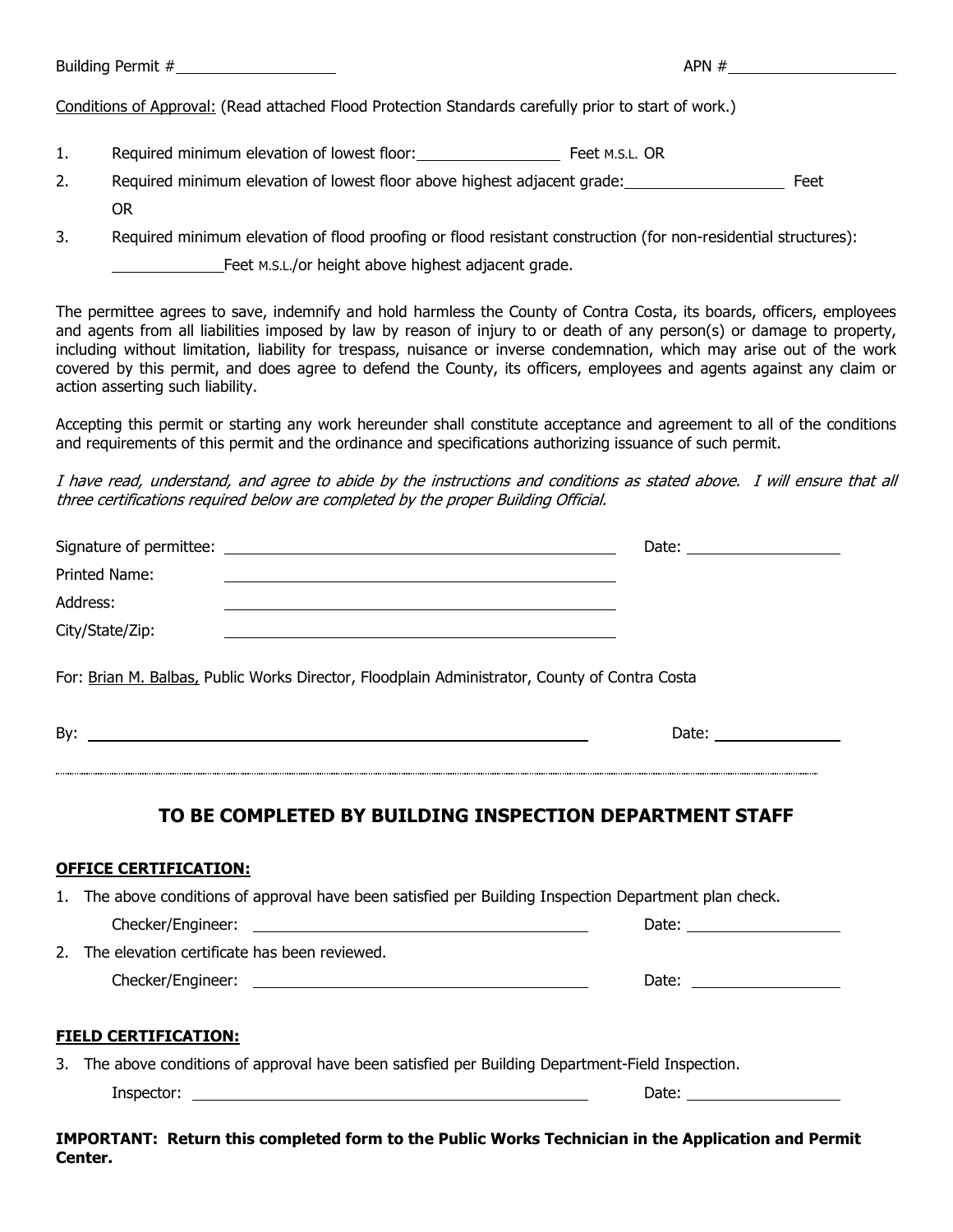## **FLOOD PROTECTION STANDARDS**

General:

- 1. All new or substantial improvements constructed within a floodplain shall have the finished floor and all electrical and mechanical equipment and/or services elevated one to two feet, minimum, above the Base Flood Elevation (BFE).
- 2. The area below the BFE plus freeboard, shall be used only for vehicle parking, storage, and building access.
- 3. Electrical outlets (but not **service panels**) can be allowed below the BFE plus free board if, **and only if,** they are of the GFI type.
- 4. All enclosed space below the BFE shall be adequately ventilated or enclosed with breakaway walls.
- 5. All tanks (including propane, septic and water) located below BFE shall be anchored.

## **Ordinance No. 96-11, Section 82-28.1002:**

82-28.1002 STANDARDS OF CONSTRUCTION. In all areas of special flood hazards, the following standards are required.

- (1) Anchoring.
	- (A) All new construction and substantial improvements shall be anchored to prevent flotation, collapse, or lateral movement of the structure resulting from hydrodynamic and hydrostatic loads, including the effects of buoyancy.
	- (B) All manufactured homes shall meet the anchoring standards of Section 82-28.1008.
- (2) Construction Materials and Methods.
	- (A) All new construction and substantial improvements shall be constructed with materials and utility equipment resistant to flood damage.
	- (B) All new construction and substantial improvements shall be constructed using methods and practices that minimize flood damage.
	- (C) All new construction and substantial improvements shall be constructed with electrical, heating, ventilation, plumbing, and air conditioning equipment and other service facilities that are designed and/or located so as to prevent water from entering or accumulating within the components during conditions of flooding.
	- (D) In Zones AH, AO or VO, adequate drainage paths around structures on slopes to guide flood waters around and away from proposed structures shall be constructed.
- (3) Elevation and Floodproofing.
	- (A) New construction and substantial improvement of any structure shall have the lowest, floor, including basement, elevated to or above the base flood elevation plus required freeboard. In the San Francisco Bay Delta Estuarine Region, 0.61 meters (two feet) of freeboard is required. In all other unincorporated areas of the County, 0.30 meters (one foot) of freeboard is required. Nonresidential structures may meet the standards in Section 82-28.1002(3)(c). Upon the completion of the structure, the elevation of the lowest floor, including basement, shall be certified by a registered professional engineer or surveyor, or verified by the building inspector to be properly elevated. Such certification or verification shall be provided to the Floodplain Administrator.